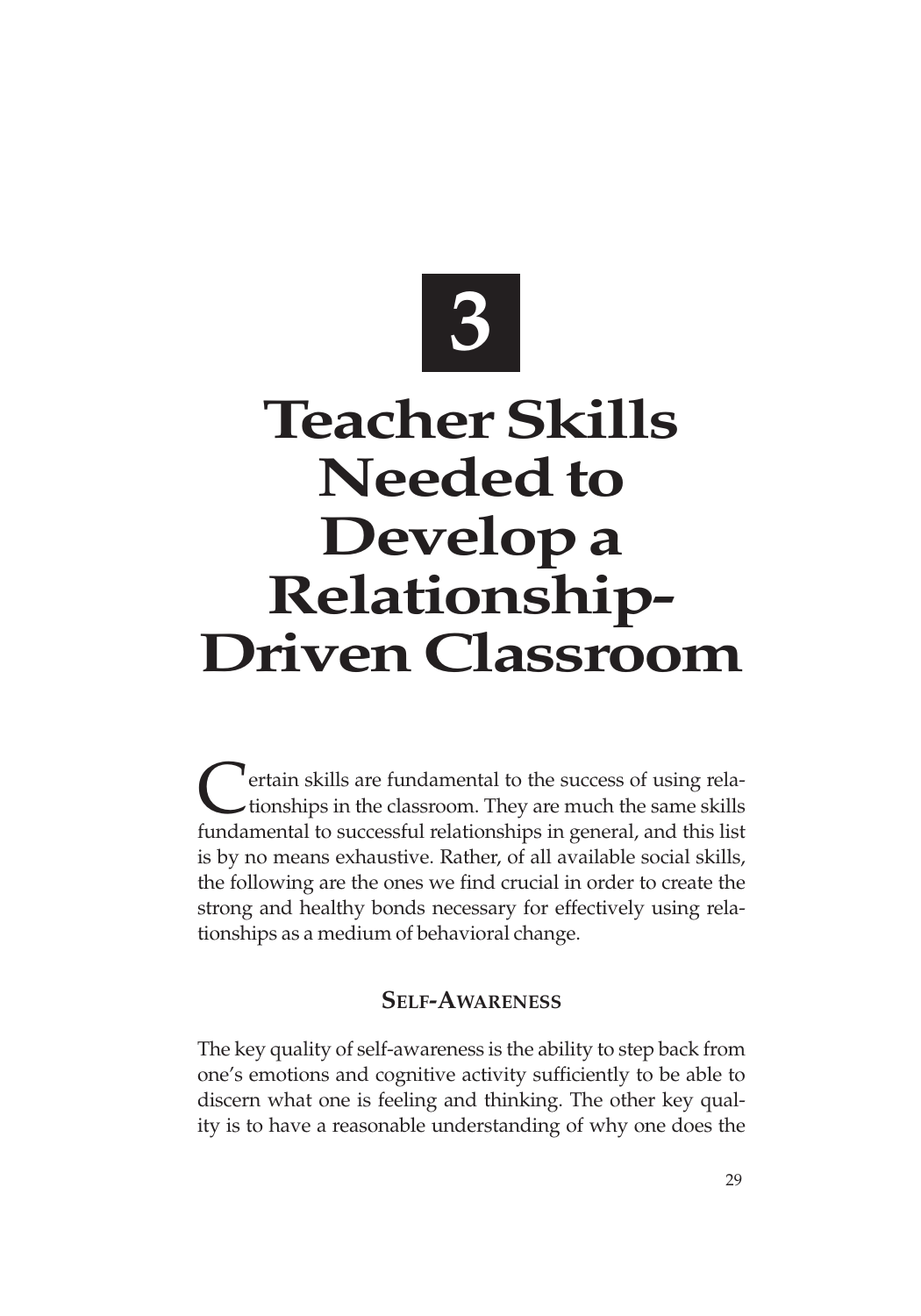things one does and how one's feelings and thoughts influence one's actions. Those skilled in self-awareness are able to maintain this awareness as they are thinking and feeling and are able to make use of that small space between antecedent action and their behavior. Consequently, they can actively choose how they will respond.

 This crucial skill ensures that we can maintain our own behavior as a conscious action rather than a reaction to what the child is doing. It also allows us to monitor our behavior and make the almost continuous small adjustments necessary to discourage inappropriate behaviors and encourage appropriate ones.

 It is the fundamental skill upon which all other skills and, ultimately, all personal change is based. Self-awareness always must be present. Without awareness of what we are doing, it is impossible to make any kind of significant or lasting change.

## **OBJECTIVITY**

 In goal-oriented methodologies objectivity is used in the scientific sense, referring to the practice of keeping assessment, intervention, and accountability solely in the external, observable realm in order to eliminate biased judgments. In a relationship-driven approach, *objectivity* is used in conjunction with its opposite *subjectivity* and refers to the ability to let go of the self-oriented point of view and to see things from either the perspective of another person or from a general perspective external to ourselves.

 Mike had a little boy with Asperger's syndrome, and individuals presenting with this condition are denoted by their inability to see things from a perspective other than their own. He disliked ketchup immensely. With Asperger's syndrome, again, it's highly common for individuals to have acute physical sensations. As a consequence, this boy became very upset when other people put ketchup on their food because he had no ability to understand what they were doing. He believed they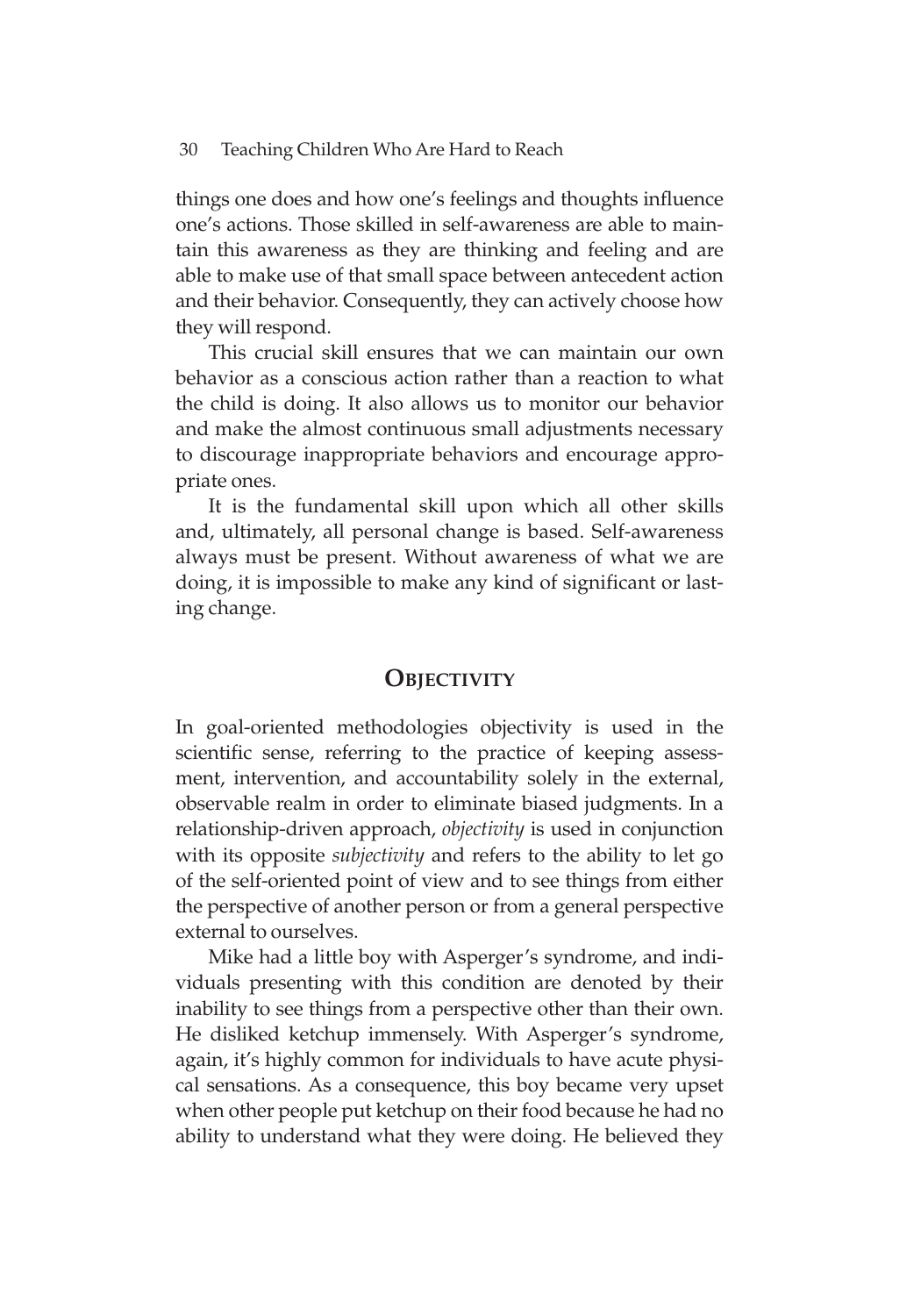were ruining their food by putting ketchup on it. He could not see that from their perspective it was alright to them. The ability to see from another point of view requires self-awareness so you actually know what you are feeling is subjective.

 In cultivating objectivity, we recognize three things: (a) that our own perspective is limited; (b) that the other person also has limited perspective, which will be unique to them and different to ours, because they have had different life experiences and circumstances; and (c) that there is *always* a *bigger picture* that is both outside these individual subjective perspectives and inclusive of them.

 When self-awareness and objectivity work in tandem, they allow us to see our own perspective *is* our own, to step back from it sufficiently to discern others have different points of view that will feel as internally valid to them as ours does to us, and to be able to step outside both to view the bigger picture.

 Objectivity is not the same thing as empathy. Empathy is emotional congruence—feeling someone else's experiences or pain as if they were our own. While this is often an admirable trait, it is nonetheless a subjective, not objective, behavior. Empathy does not involve perceiving from another point of view but rather subsuming another's experience as if it happened to us and experiencing it subjectively within our own framework.

# **ACCEPTANCE**

 There is a duality present within the relationship-driven approach. On one level it is all about self-awareness and objectivity, which means recognizing that what we think, feel and experience affects our actions, but also that we each think, feel, and experience differently. On another level, however, it is about recognizing that we are all, in fact, alike. Our differences are superficial. At our core, we are *all* much more alike than different.

 Acceptance is a complex concept because it requires, among other things, that we hold two apparently opposite truths in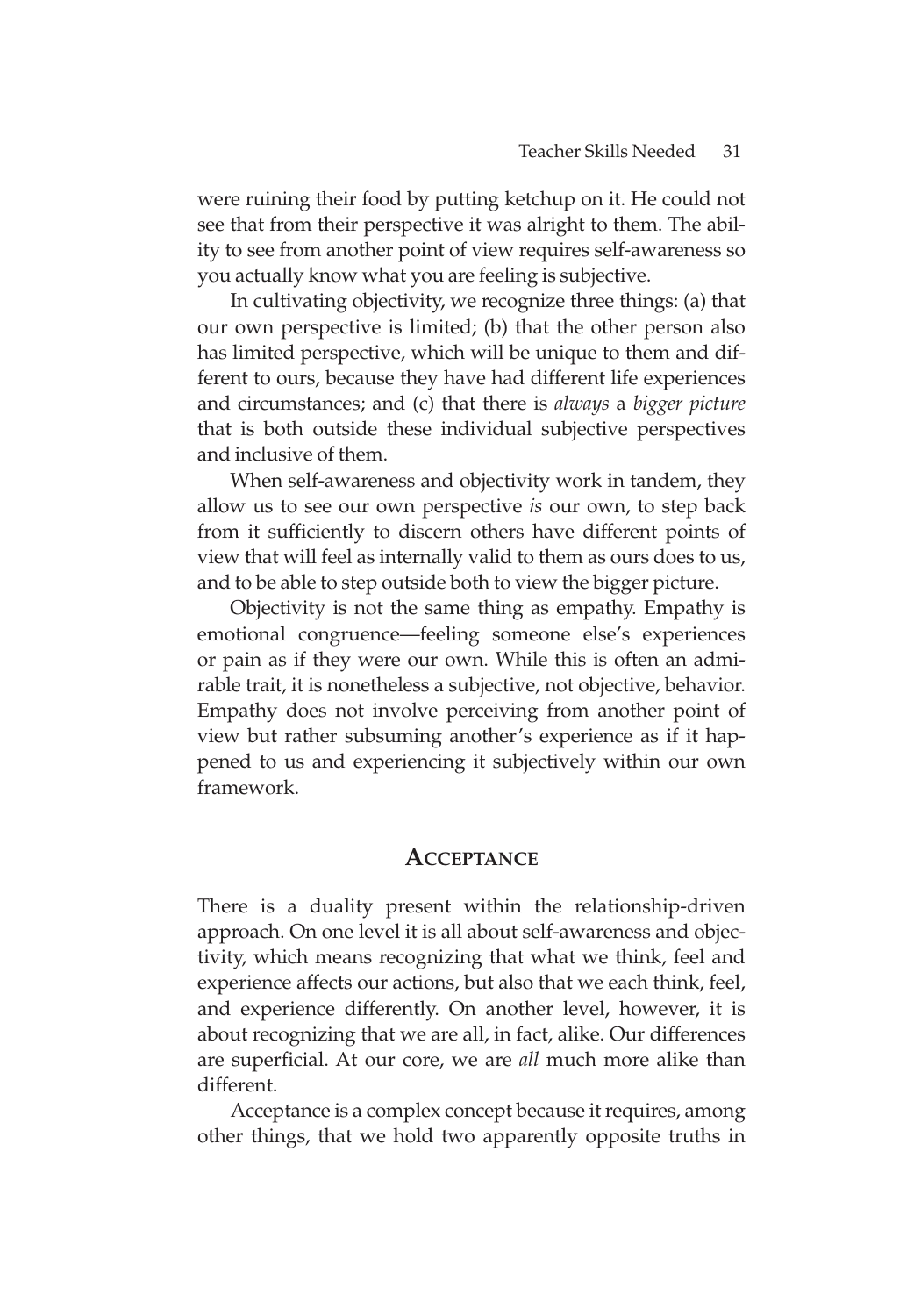mind at the same time: that we are different, but yet we are the same. In other words, while we each have our own subjective realities and we need to be aware of this, we must also remember that we all share the same basic humanity, no matter how different we may appear from the outside. We all experience fear, joy, pleasure, anger, and discouragement. We all experience pain, fatigue, arousal, hunger, and illness.

 An understanding of this commonality allows tolerance and acceptance to develop, because it enables us to let go of fear about the other person's differences. We're hardwired to be afraid of things we don't know or understand. The ability to perceive common traits allows us to understand that the other person, however different, bad, or repugnant, is at the heart really just like us, and so we don't need to fear them. It helps us realize that however bizarre, incomprehensible, or misguided their actions, they are acting in an effort to feel better or avoid pain, just like we do. This helps us accept the child is not a *beast* or *inhuman* or *unreachable* and that within him or her there will be feelings, sensations, perceptions and experiences like our own. And if we can connect with this common ground we have a chance of bringing about change.

# **FRIENDLINESS**

 It isn't necessary to be an extrovert to make relationships work as a methodology, but it is necessary to be sincerely interested in other people and to find a natural enjoyment in interacting with them. External methodologies, where focus is solely on the maladjusted behavior and controlling it, are not dependent on personality characteristics of the teacher. In order for relationships to work as a means of behavioral change, however, the teacher needs a certain level of natural friendliness in order to be at ease forming relationships.

 In addition to these necessary skills, there are seven philosophical principles that underpin and inform all action taken in the classroom.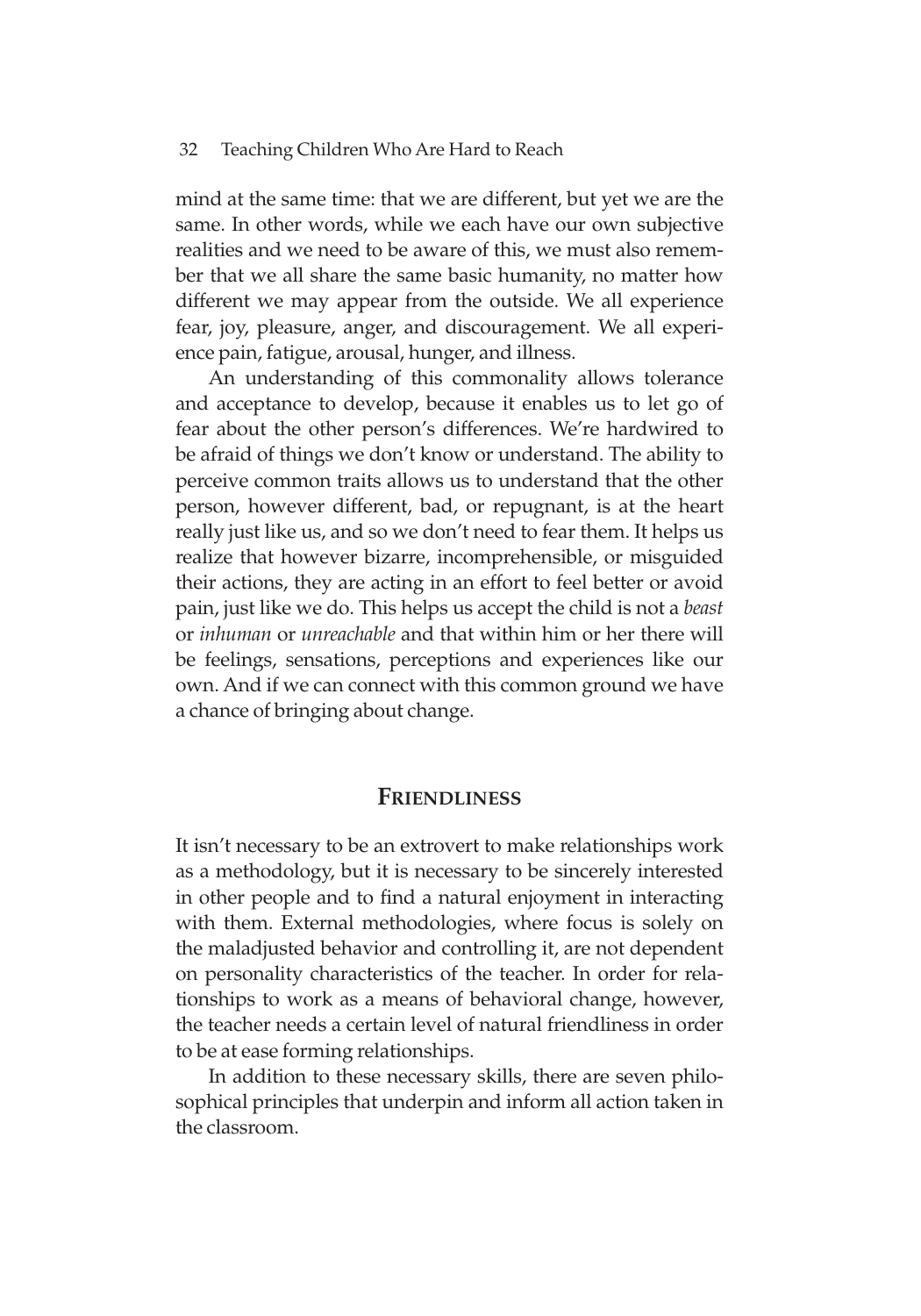## **1. Relationships Are a Process, Not a Goal**

 As the previous chapter was devoted to clarifying the difference between goal and process orientation, there is no need to expand further on this. Suffice it to say, relationships are a process. Consequently, it is essential to be comfortable with and skilled at process orientation, the ability to focus and work in the present, because this is at the core of a relationship-driven model of treatment and management of emotional and behavioral disorders.

# **2. There Is a Difference Between the Person and the Person's Actions**

 Most of the time we regard our consciousness as *me, the person*, because this is the seat of our awareness and the means by which we process all the information provided to us by our five senses. Consciousness alone, however, isn't enough. All of us will have encountered individuals with brain injury or Alzheimer's who still have consciousness, but the part that made them who they are is no longer functioning.

 Who we are, what actually constitutes us as a person, is remarkably complex to grasp. While we innately know we're located somewhere *here* within our body, it's actually impossible to find. Each aspect we look at falls into the category of *part of me* but is never *me* . We can keep deconstructing, but we simply end up with smaller parts. We never find that single, magical essence that is *me* .

 Both religion and culture step in at this point to provide an explanation for this paradox, and this tends to influence our perspective. In everyday life, however, most of us simplify our identity down to our thoughts and actions. "I am what I think." "I am what I feel." "I am what I do." This is a practical and generally workable method for coping in the concrete world with what is at its heart a very abstract matter. Nonetheless, it is important to understand what is actually going on here that we *are* substituting concrete shorthand for a complex abstraction—because it has a powerful influence on how effective we are in dealing with problems.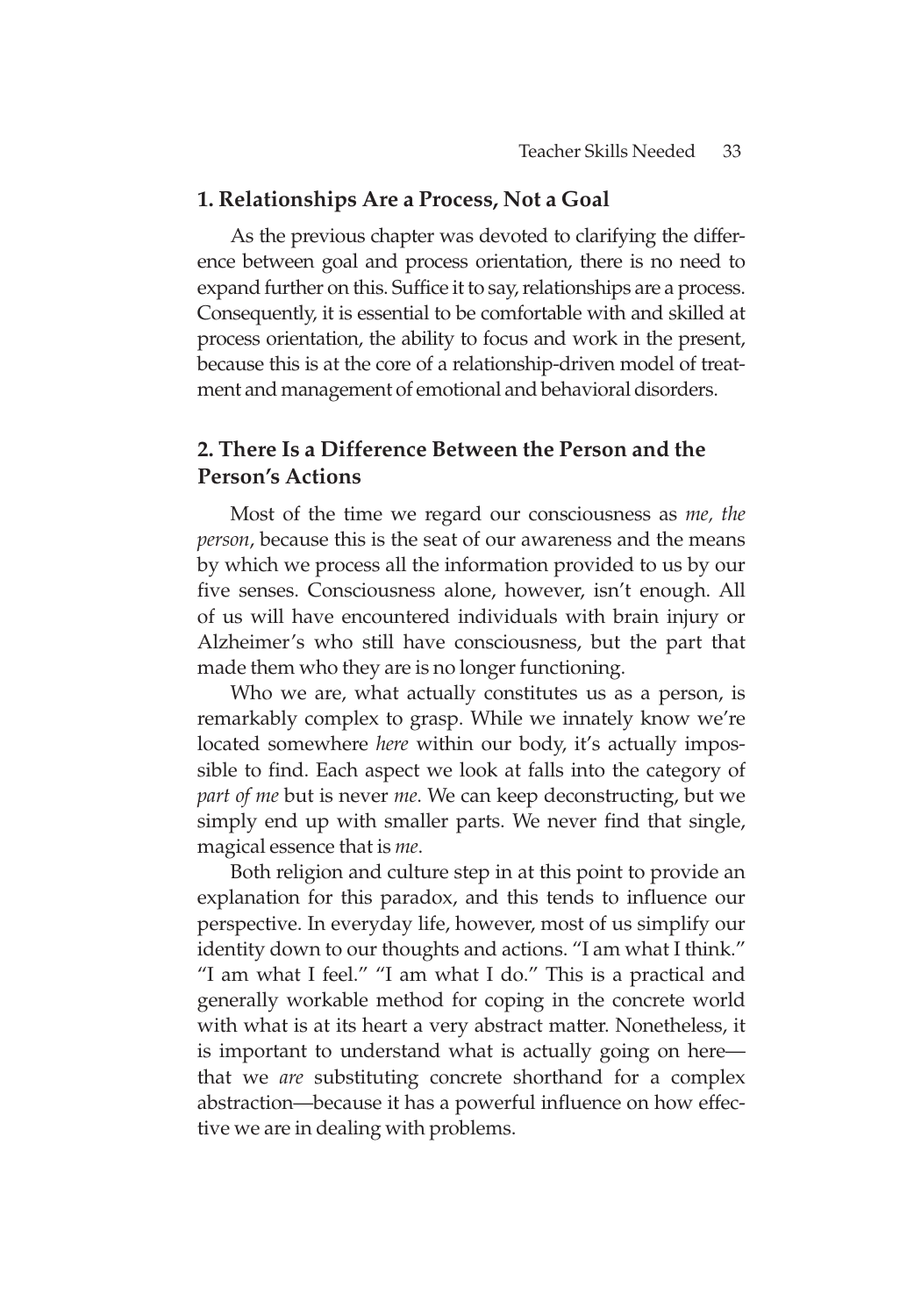If we start to deconstruct identity, it quickly becomes obvious that everything falls into the category of *part of me* . My consciousness is part of me. My arm is part of me. My DNA is part of me. My medical record is part of me. My family background is part of me. My cultural history is part of me. And so forth. No single thing is *me*. The reason for this is so simple as to be obvious and yet feels so intuitively wrong as to be unbelievable: The fact is there is no concrete *me* . *Me* is, in fact, just a collective term for a group of connected parts, some of which, like consciousness, soul, or history, have no physical existence.

 This is most easily understood if we compare it to collective terms we are more used to thinking of as collective terms. For example, *the United States* is a collective term for 50 separate and individual states. None of the states in the union is the United States all by itself. Each is *part* of the United States. The government of the United States isn't the United States. It too is part of the United States. The foreign policy of the United States is not the United States. The history of the United States is not the United States, and so forth and so on. These things are all *parts* of the United States. The United States doesn't exist as something on its own. Instead, it is a collective term for 50 individual states, a government, a constitution, and so on connected together by various histories. The United States is simply the abstract term by which we identify all these different things as belonging together. *Me* or *you* or *Mike Smith* works the very same way. While they feel very solid to us, they are actually abstract terms for a body, senses, consciousness, intelligence, and more that are connected together by various histories.

 Understanding this distinction between an abstract collective term and the concrete parts that make it up is important because, as the collective term is simply a concept, we can hold it constant in our mind. In the normal course of things, I remain me all my life. Mike Smith remains Mike Smith all his life. The United States remains the United States. Because it is simply an abstract term, it need not change. In contrast, the component parts will be changing all the time. My hair may go gray. I may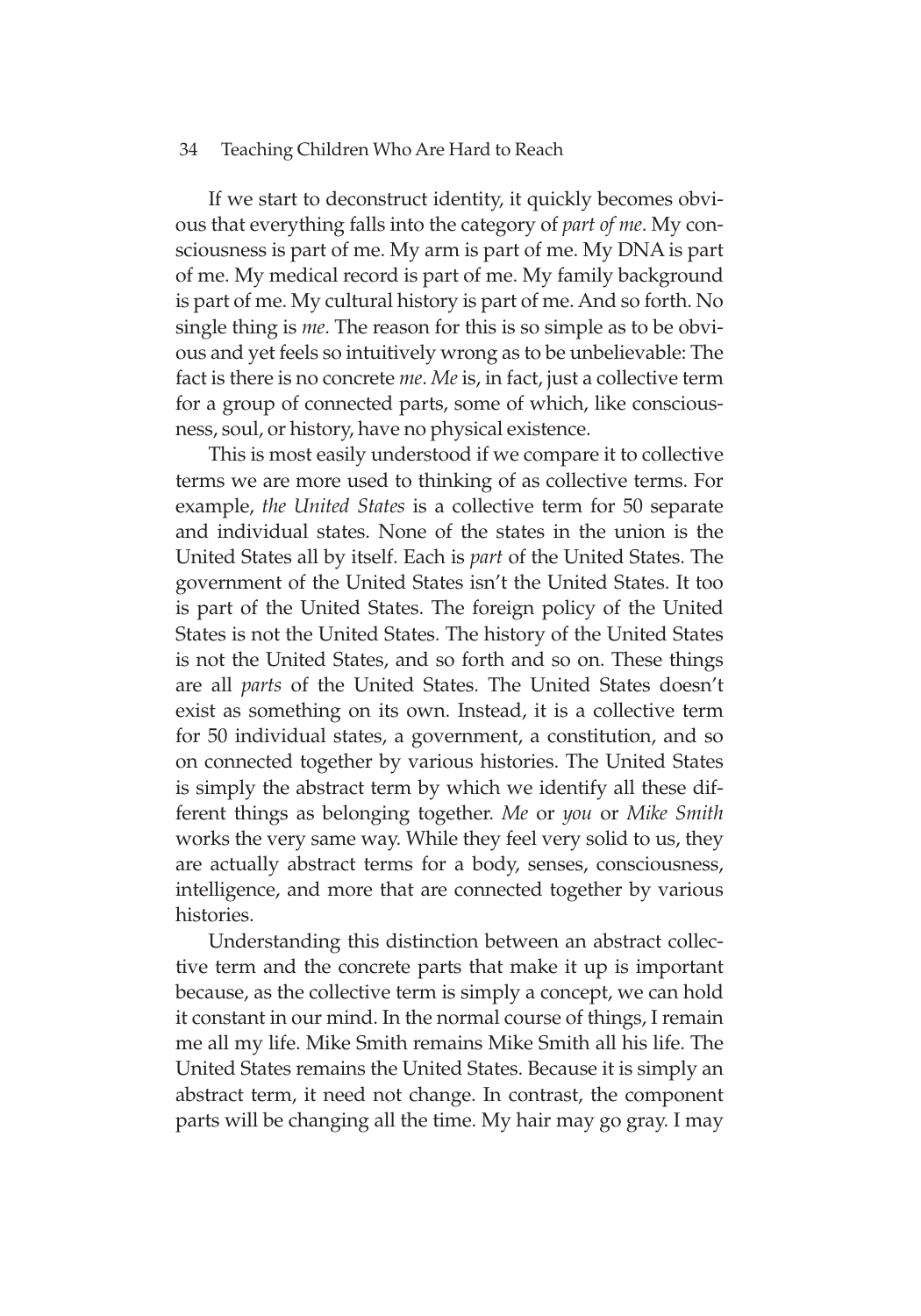lose an arm in an accident. I may speak a new language or take up the beliefs of a different religion. I am still me, however. The collective term, because it is a mental abstraction, remains the same while the parts are constantly changing and constantly capable of change.

 Understanding this distinction between the abstract constant and the ever-changing parts that make it up is the essence of understanding the difference between the person and the person's actions. This, in turn, is at the heart of developing a tolerant and nonjudgmental attitude toward ourselves and others regarding the following:

- *The capacity to change*. If a person's actions were as unchangeable as his identity, then there would be little scope for his learning new or more adaptive behaviors because "he'll always do that" or "he won't change." Understanding that a person *isn't* her actions, regardless of the number of times she has engaged in a certain action, allows us recognize she has the capacity for different actions.
- *The capacity to forgive or to move on.* Both forgiveness and letting go, whether of past hurts done to us or of past things we have done to others, would be impossible, were there no genuine capacity for change. Understanding a person isn't his actions and that what has happened in the past does not constitute how the person will always behave or *who the person is* allows us to forgive others and ourselves of past transgressions and to move forward in a more hopeful and positive manner.
- *The capacity to understand difficulty in changing behavior is not due to willfulness or lack of will.* If we assume our self is a single, concrete entity, this then leads to difficulty in understanding the very common scenario of knowing the right action in a given situation but failing to follow through with it. A familiar example of this for many of us is "I *want* to lose weight." I genuinely want this. I know and understand the reasons why I should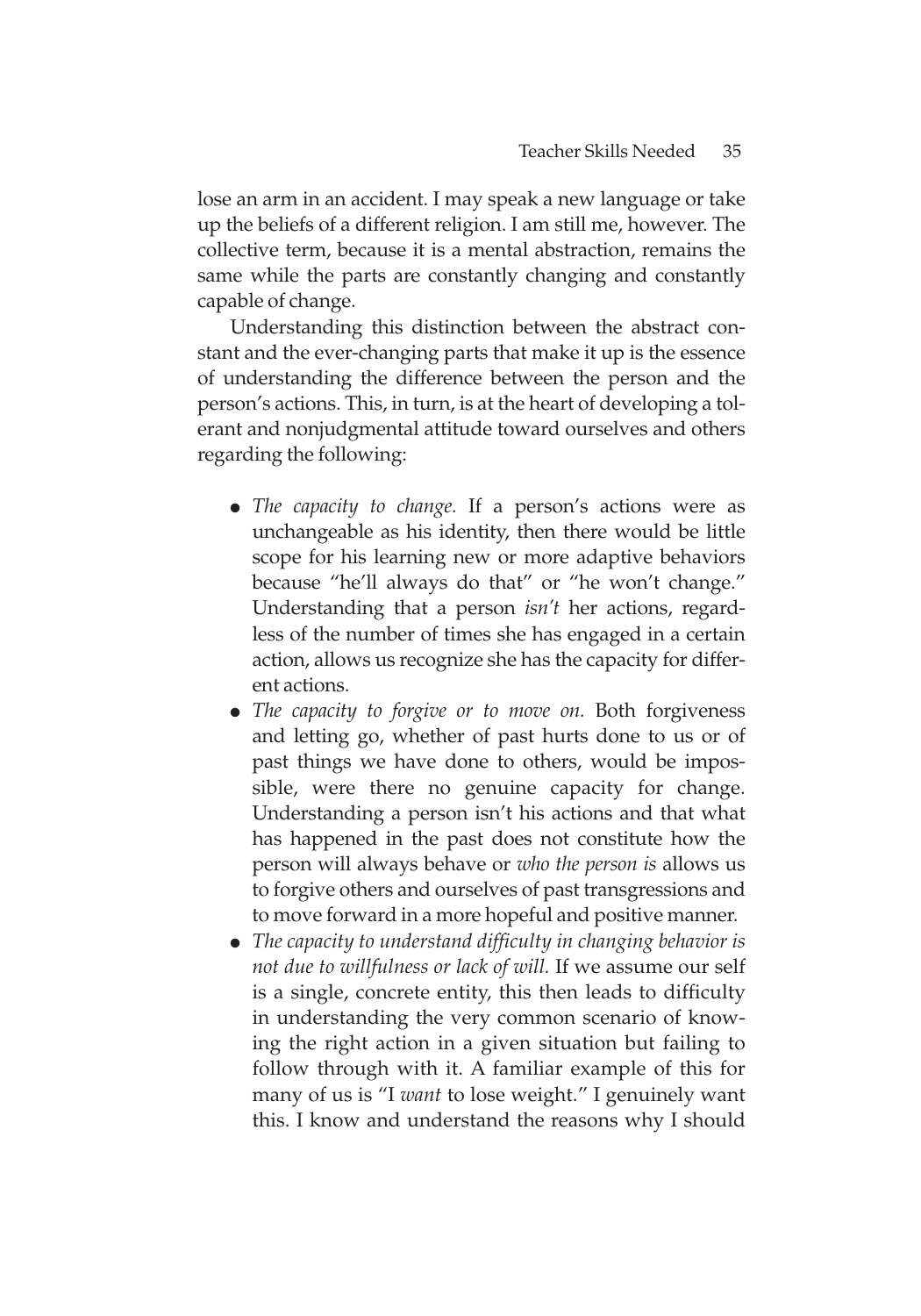lose weight. I know and understand what the right actions are don't eat too much and take enough exercise. I sincerely try to do that. Nonetheless, too often I eat chocolate cake instead of spinach or I watch TV instead of going to the gym, even though I know these choices are counterproductive and even though I know no one else is cramming the chocolate cake down my throat. If I regard myself as a concrete, single *I*, then the only conclusions that can be drawn is that either I have willfully chosen to do wrong or I am weak willed. But what's actually going on here is much different. I'm not this concrete, single *I* that I feel like. That's just a word. I am, in fact, this collection of many parts, and I am ruled by committee. Sometimes my conscious mind full of newly learned healthy behaviors wins the committee vote, but sometimes my family history that has made me associate chocolate cake with good times and happiness wins. Sometimes my blood sugar wins. Sometimes my love of cooking wins. We've all had experience of these internal committee meetings where one part of us wants one thing and another part wants something different. And if adult life should have taught us anything, it is that it is extremely hard to get *anything* done by committee!

 It's very important to understand this *committee* aspect when trying to make personal changes, whether it is oneself making the changes or whether one is supporting others making changes. While for practical, everyday purposes our minds solidify us into the concept of one person, we are, in fact, a collection of parts that can be all too democratic in the way they go about things.

#### **3. No One Chooses to Be Unhappy**

 We all want to be happy. We *all* want this. No one wakes up in the morning and thinks, "Wow, I want to feel miserable," or "What a good day to be anxious and oversensitive." Everything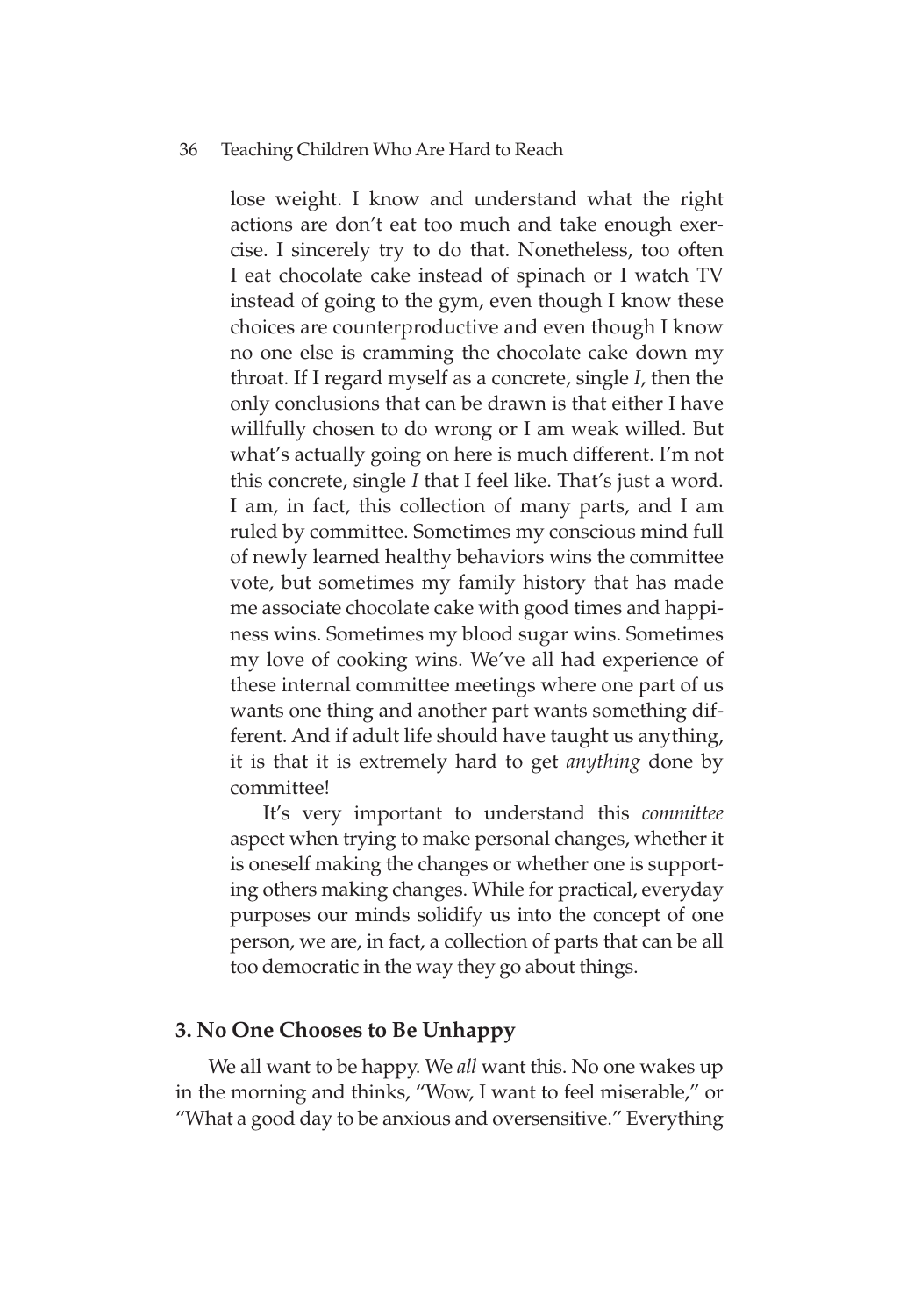we do, no matter how odd or misguided, is done because we think consciously or unconsciously that it will to lead to our feeling happier. Of course, many of these things don't produce this desired result, no matter how endlessly we try them, but this is because we do not have the awareness or understanding necessary to connect our actions to the consequences of our actions. It isn't because we purposely set out to do something that makes us unhappy.

 This is simply another way of saying "Everyone is doing the best he or she can." People engaging in difficult or destructive behavior do so in the erroneous belief that this will relieve their unhappiness. They are not actively trying to be unhappy. Instead, they are actively trying to be happy but going about it in an unproductive way, because (for whatever reason) they are simply not able to do differently at this point in time. It is crucial to understand this. A misbehaving child isn't willfully choosing to be unhappy. She genuinely hasn't come up with a more effective way of being happy.

# **4. Misbehavior Is a Teaching Opportunity**

 If everyone wants happiness and no one wants unhappiness, yet there is misbehavior that results in unhappiness, then it is safe to assume the person does not know how to do differently. If he did, he would be doing it, because unhappiness sucks. If, on the other hand, someone *doesn't* know how to do differently, then the appropriate response from those who do is to teach her how.

 This single point is perhaps the most crucial difference between a relationship-driven approach and the other current methodologies. Their focus is on control of inappropriate behavior. The focus here is on teaching to change inappropriate behavior.

 In perceiving inappropriate behavior as a teaching opportunity, we recognize that it is being both unrealistic and unfair to expect a child to be her own teacher. In other words, if a child knew how to be happy, she would be doing things to make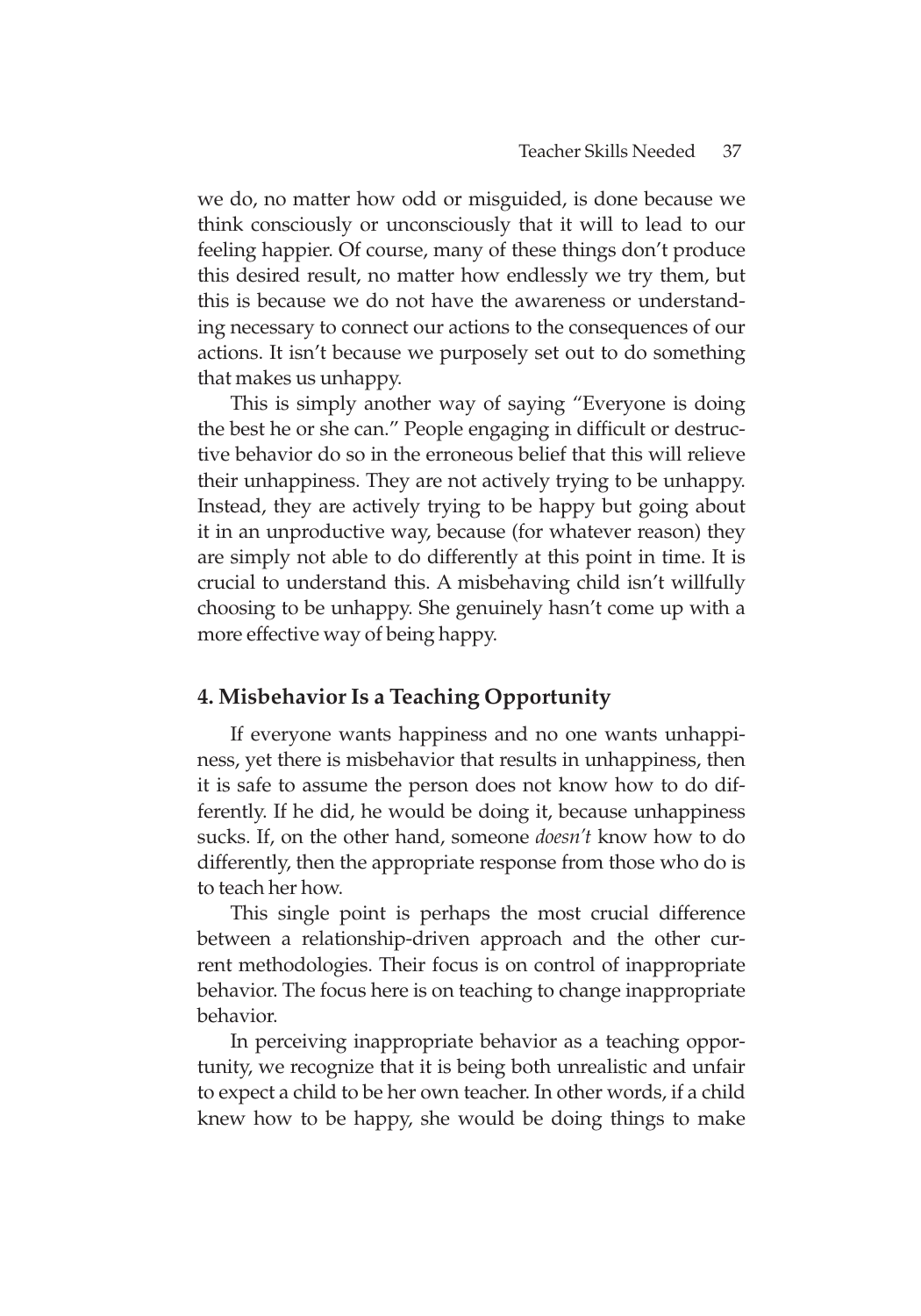herself happy. That she is not doing these things indicates she is either unaware of the behaviors required or has not mastered these behaviors. If the child doesn't know something or cannot do it, it is unreasonable to expect her to be able to teach these things to herself. It is, therefore, necessary for us to teach what is required.

 Here is a core problem with control methodologies. Imposing external control does not provide the child with more productive, alternative behaviors. Consequently, as soon as control is lifted, inappropriate behaviors often resume simply because they are familiar.

 Most, if not all, children in programs for emotional and behavioral disorders will have considerable familiarity with dysfunctional adults and dysfunctional relationships. In contrast, they will have little experience of functional adults relating appropriately. It is thus both unrealistic and unreasonable to expect children to disengage from difficult cycles of behavior on their own without first gaining experience of the functional behaviors they need to emulate. In a relationship-driven methodology, functional behavior is taught actively via the teacher–child relationship and latterly peer to peer in order to give children experience of the appropriate behaviors they are expected to use.

 Some aspects of appropriate behavior are taught by the teacher through active modeling. For example, the teacher will model the behavior of a functional adult, including such things as

- a functional adult behaves consistently and predictably;
- a functional adult has clear, fair boundaries;
- a functional adult is honest, fair, and moral;
- a functional adult has realistic expectations;
- a functional adult takes responsibility for his own actions;
- a functional adults knows how to deal safely and effectively with her own feelings;
- a functional adult thinks about others' welfare as well as his own;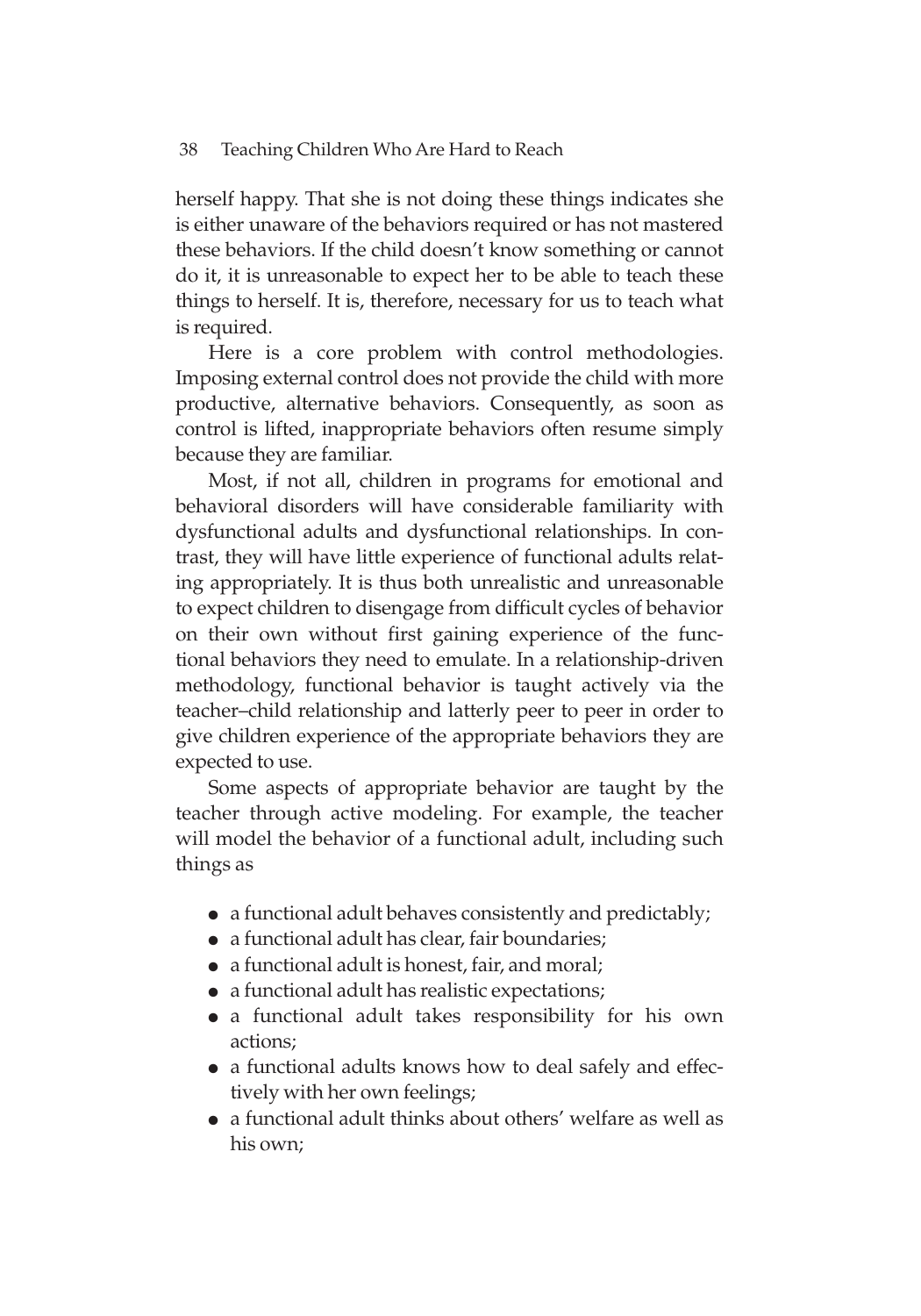- a functional adult will actively take care of children and not let them get hurt or be put into dangerous situations; and
- a functional adult will help children maximize their potential.

Other aspects are taught to the child directly, such as

- how a functional person manages his/her emotions,
- how a functional person relates appropriately to others, and
- how a functional person handles change, unexpected, or negative situations.

## **5. Everyone Can Change**

 This belief is *the* foundation upon which all the rest of the relationship-driven model is built. Everybody has the capacity to change.

 This concept is at the very heart of all teaching, whatever the discipline. A teacher is there to bring about change in the student. None of us would choose an occupation that we knew at the onset to be an impossible task. *Everybody can change.*

 This isn't Pollyanna thinking. Pollyanna says, "Everyone will change." This statement is just as black-and-white as "He'll never change." What we want to cultivate is the ability to stay positive about the *possibility* of change and the recognition that we are not omniscient. It's easy to fall into using black-andwhite terms like *always* or *never* in regard to difficult behavior. But in doing so we are implying that the people and situations we are dealing with are fixed and discreet, and therefore entirely predictable, when they are, in fact, constantly changing and connected to and affected by an infinite number of other things of which we have no knowledge, insight, or control.

 Because we may not be able to see how change will take place doesn't mean there is no chance for change. We need to promote personal change as doable and, in the process, distinguish in our own minds the difference between "I can't do any more to help this person" and "No one can help this person."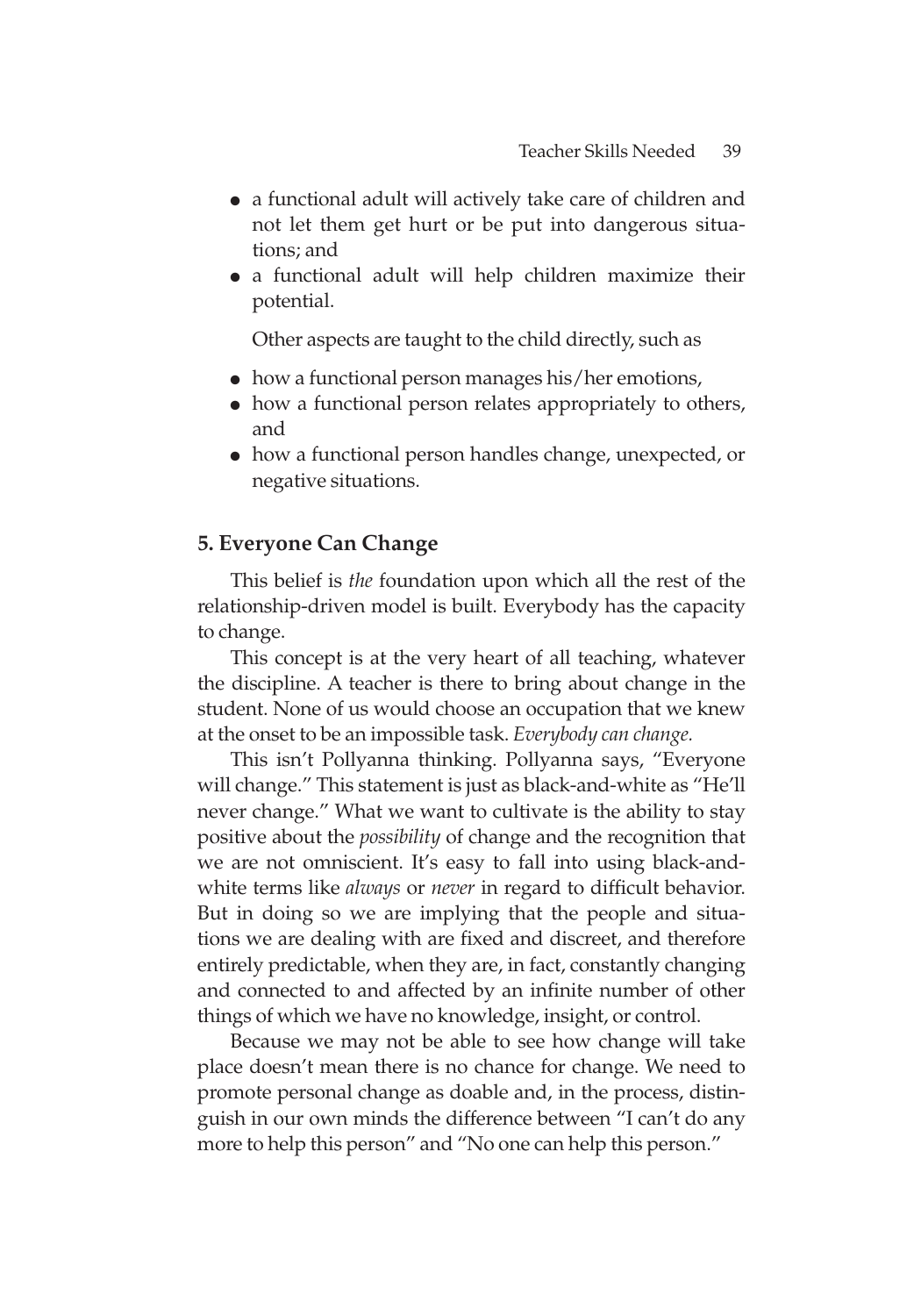## **6. Personal Change Is Very Difficult**

 Permanently changing ingrained personal behavior is extremely hard to do because of a little thing called habit. We are hardwired to "do things as we've always done them." Active learning takes place in one part of the brain, but once a skill becomes a habit, it switches to another part of the brain entirely and becomes *automatic* . Automatic behavior is more efficient (notice the difference between people learning to do a task and those who already know how to do it), and the familiarity of knowing how to do it is emotionally comforting. Most crucially for our purposes, automatic behavior is just that— automatic which means it happens even if we don't have to pay attention to it. We are all creatures of habit, a large portion of our daily activity being made up by automatic behaviors that have become so familiar to us that we are no longer aware of what we do to execute them. Think of reading, for example. Anyone reading this book will be automatically decoding the letters and taking in the meaning of the words. It is difficult, if not impossible, to look at the words on this page as if they had no meaning or as if they needed to be put together based solely on the letter sounds. Reading has become so automatic for us we can't easily become aware of what we are doing that allows us to read.

 This disconnection between action and our awareness of action that happens in automatic behaviors is the roadblock to change. Habit makes change arduous. This is true for everyone. Anyone who has tried to lose weight, give up smoking, eat more healthily, go to the gym regularly, or make some other personal change that is *good* will know how difficult it is not only to embark on the initial change but also to keep it up over the longer term until it replaces the original habit and becomes the automatic behavior. There are many contributors to this difficulty. Genetic makeup, personal history, cultural history, and environmental circumstances all factor in, as well as motivation and consequences. Oftentimes, these factors all interact to a point where it is difficult to tease out just what exactly is standing in the way of change taking place.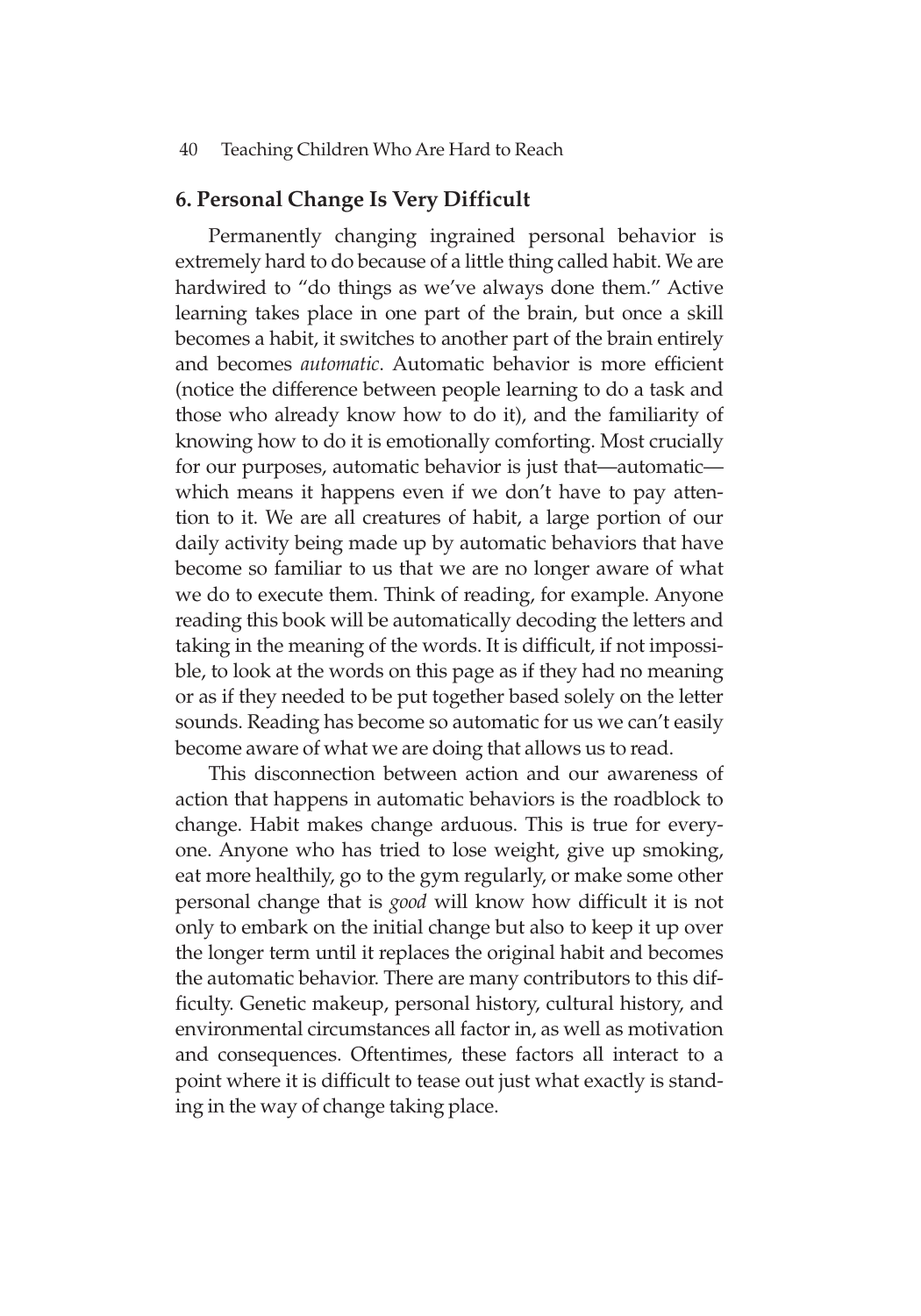The most important thing to recognize is that it *is* very hard. For *everyone.* As a consequence, it is normal for the individual who is trying to change to make many approximations before managing the right behavior. It is also normal to slip up or fail many times before eventually achieving the behavior. What recognizing that it is very hard translates into is understanding that these approximations, slips, and failures are an expected part of the process rather than the outcome. Consequently, when we endeavor to change a child's inappropriate behavior, it is normal for the child to try but fail, to backslide, to slip up, to miss, and sometimes even to totally fail and come off the program. This does not mean that change is not underway nor that the change is impossible. It simply means we haven't reached it yet.

 A second important aspect to recognize is that very few people can carry out major personal change alone. There are inspirational stories of the Herculean few who have pulled themselves up by their bootstraps and triumphed over tremendous odds to become successful and healthy people. These are the exceptions. The vast, vast majority of us need help to change, sometimes a great deal of help, and often repeatedly, because habits are incredibly hard to break. Consequently, we fail at the first, second, third, or two thousandth time and have to keep trying.

 If we keep in mind that people do not choose to be unhappy, we can then surmise that if they continue to do something that repeatedly makes them unhappy, it is because, for whatever reason, they are simply not able to do differently at this point in time. The appropriate response to this is patience. It means that they need more help or more time or both, not that they can't or won't or don't want to change. Sometimes it may turn out that we are not the person who can provide that time or help, and if this is so, this is all right. This is an honest assessment of the situation. It is crucial to be able to recognize the difference, however, between "I am not the right person to help" and "That person can't be helped."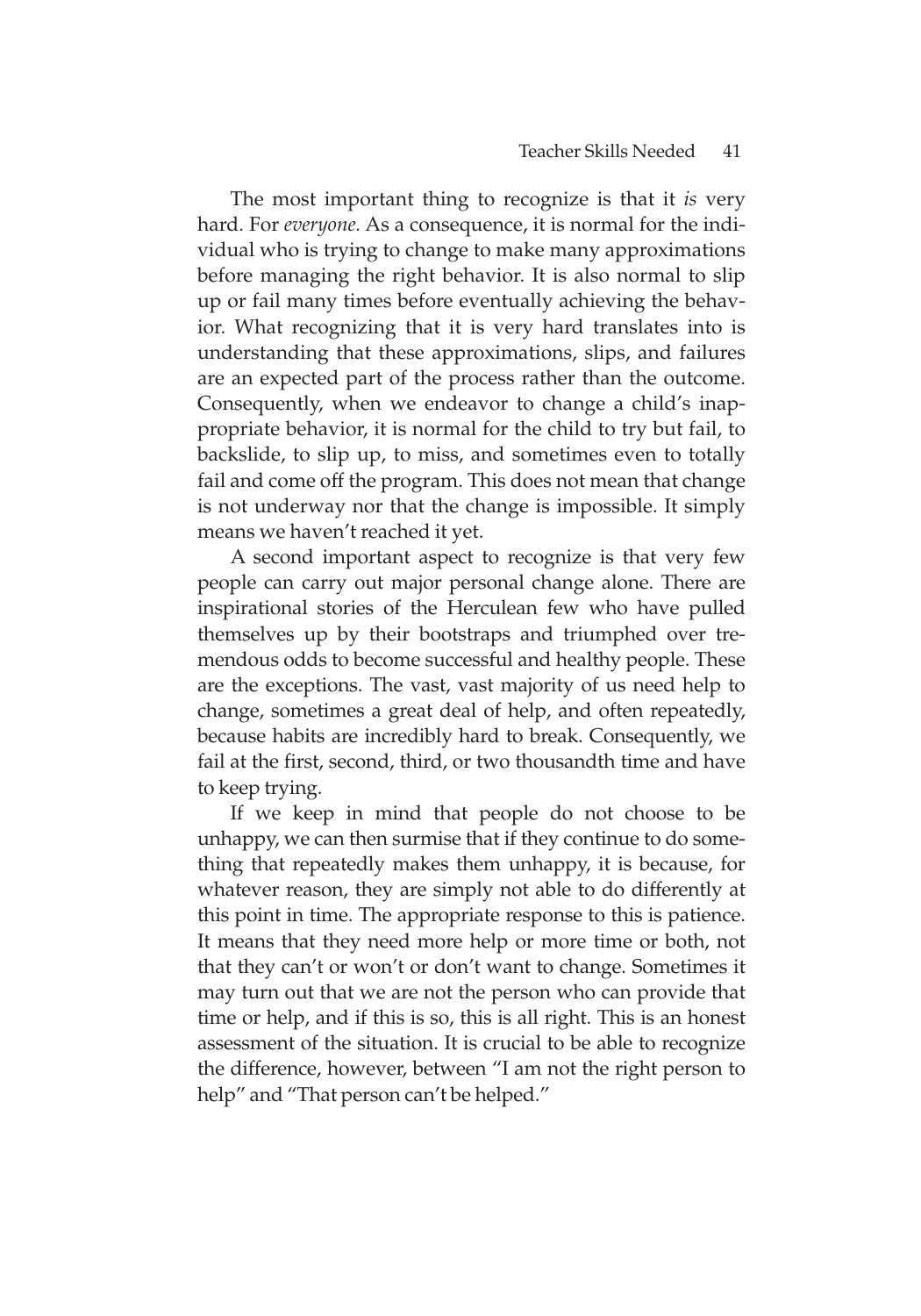In our experience, the following conditions must exist before personal change takes place:

- *Genuine awareness the problem exists.* Until we know we have a problem and understand precisely what the problem is, we can't change it.
- *Perceiving ourselves as having choices* and, therefore, the ability to affect our lives.
- *Accepting responsibility for the problem.* This means moving away from blaming someone else ("If he didn't always make me so mad, I wouldn't do that." "If my mother hadn't treated me that way growing up, I'd be more able to do this."), finding fault in the environment ("It's the heat causing it." "It's my allergy/disability/disorder causing it." "It's the current government/school/ mother-in-law's policies causing it."), or assuming at the onset that nothing can be done about it ("It's simply my personality." "You can't fight city hall." "I didn't vote for this government," or "I've tried before and always failed.").
- *Accepting the behavior is out of control.* This means recognizing that we are not managing to keep this behavior within appropriate boundaries on our own and need help to change, whether it comes in the form of teaching, therapy, support from others, insight from books or courses, faith in God, and so on.
- *Showing compassion for oneself.* This means developing the awareness that we didn't get into this situation because we are evil or stupid or chose to, but because, for whatever reason, we simply didn't behave differently at that time. This looks at first glance as if it is not accepting responsibility for the problem, but there is significant difference. Accepting responsibility means accepting the problem belongs to us and we are in charge of sorting it out, as opposed to shifting the blame to things or people we can't control. Having compassion for oneself means accepting there is a difference between the person and his actions. Yes, we *are* responsible for our actions, and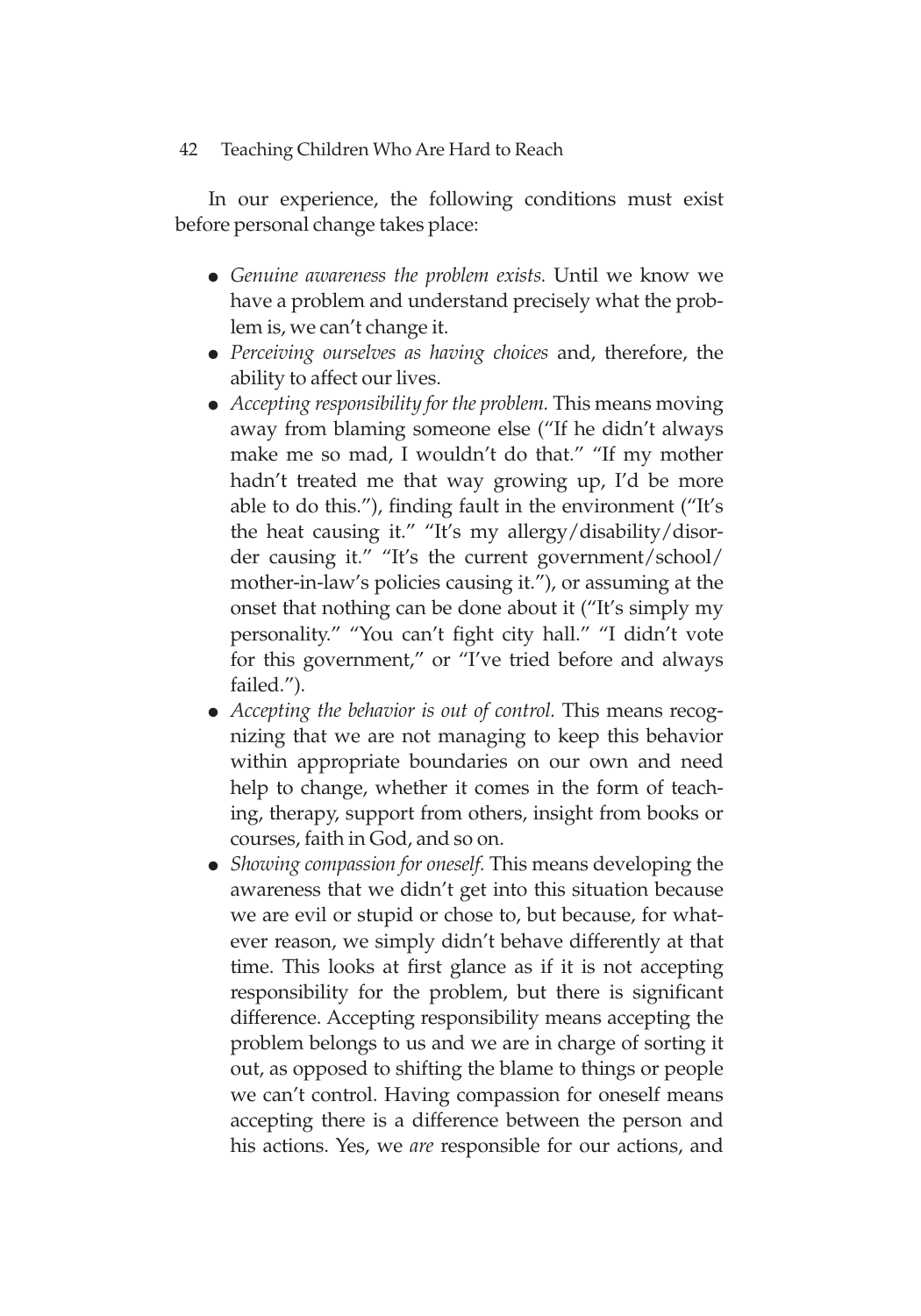yes, we have done wrong, but this does not condemn us as bad, shameful, or hopeless persons. We are each simply a person, like every other person. It is our actions that are wrong or misguided, and it is the actions that need to change.

 Without this crucial component, self-esteem tends not to regenerate during the change process. Consequently, the individual does not achieve as much sense of personal satisfaction from the change, because she perceives herself simply as a bad person who is *acting* good and is thus a *fraud* when performing the changed behavior. Any changes that take place without improved self-esteem tend not to be internalized as a result. They are done only to satisfy external sources and therefore tend not to last once the external control is gone.

- *Identifying realistic increments of change.* It is normal for the increments of change to be small and the more entrenched the behavior, the smaller they usually have to be for success to be maintained. Because of this, it is necessary and, indeed, crucial to reward approximations of the desired behavior as one goes along. It is also important for both teacher and child to be aware from the onset that it *is* entirely normal to have to make such small steps and that the person making the change should be encouraged to be positive about any movement in the right direction, however minute the increments.
- *Persistence.* Because habit is very powerful, it is normal to fail many times in the effort to change it. It is important to instill the concept that while we may fail many times, we only *become* a failure at the point when we give up. Psychological research backs up persistence as the vital key to successful personal change, whether it is in terms of things like losing weight, stopping smoking, or changing unwanted behavior. Virtually everyone who has been successful at making one of these difficult changes has had at least 20 failed attempts before the successful one. So the key to this step is changing the child's thinking from "I can't do this" to "I'm still trying."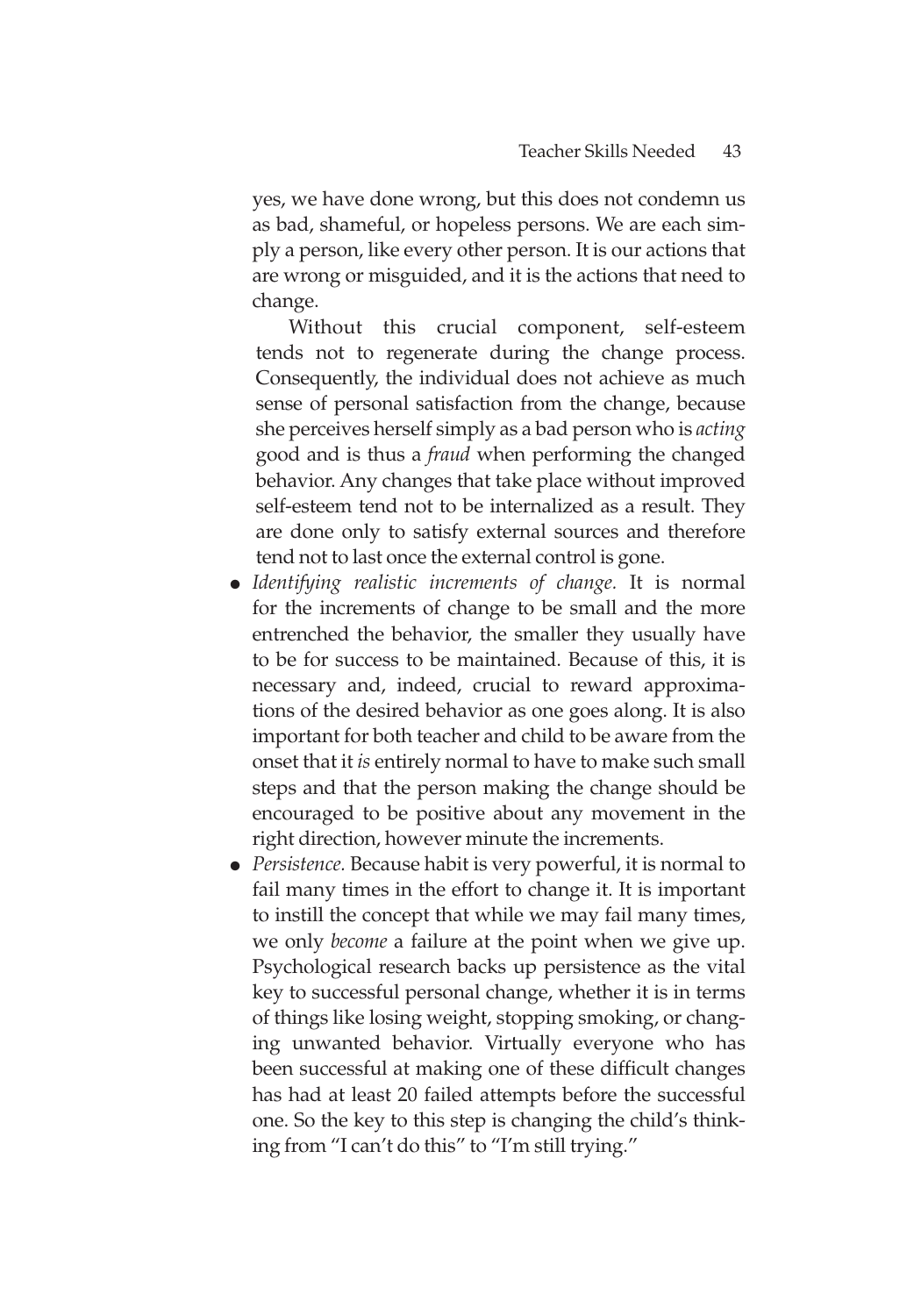- 44 Teaching Children Who Are Hard to Reach
	- *Adjusting self-image.* As personal change starts to take hold, it will begin to impact the environment around the child, which requires a self-image adjustment. Consequently, it is important to support this changing image as it emerges. This means actively moving away from labels that point out the individual's inappropriate behavior, such as "the one who doesn't keep quiet" or "the fidgety one" to more helpful descriptors. It also means responding to the changed person as he or she is in the present, as opposed to how he or she was, not in a gullible way but in a realistic way that allows the new behavior to settle in.
	- *Hard is not impossible*. The bulk of this section has been all about how hard personal change is because our tendency is to underestimate its difficulty and then become discouraged by what we perceive as failure. However, it is equally important to understand that as hard as it is to make a genuine change in entrenched thoughts or actions, this is not the same as saying it is impossible. Hard, yes. Impossible, no.

## **7. The World Is Complex**

 Black-and-white thinking—the tendency to perceive things as all-or-nothing and thus able to be put into discernible, discreet and permanent categories—seems to be a hardwired trait for humans. We categorize and generalize by nature.

 Black-and-white thinking is easy to grasp because it requires we deal only with literal perceptions. Such concreteness produces a sense of certainty, which in turn gives us a sense of control over what we are perceiving. Just as we know exactly where we are physically with concrete things we can touch and see, we know exactly where we are mentally when thinking in black-and-white. People are good or bad. Issues are right or wrong. There's none of that fuzzy grayness.

 Unfortunately, this way of looking at the world, secure as it feels, gives us a false picture. It is two-dimensional thinking in what turns out to be a three-dimensional world. In reality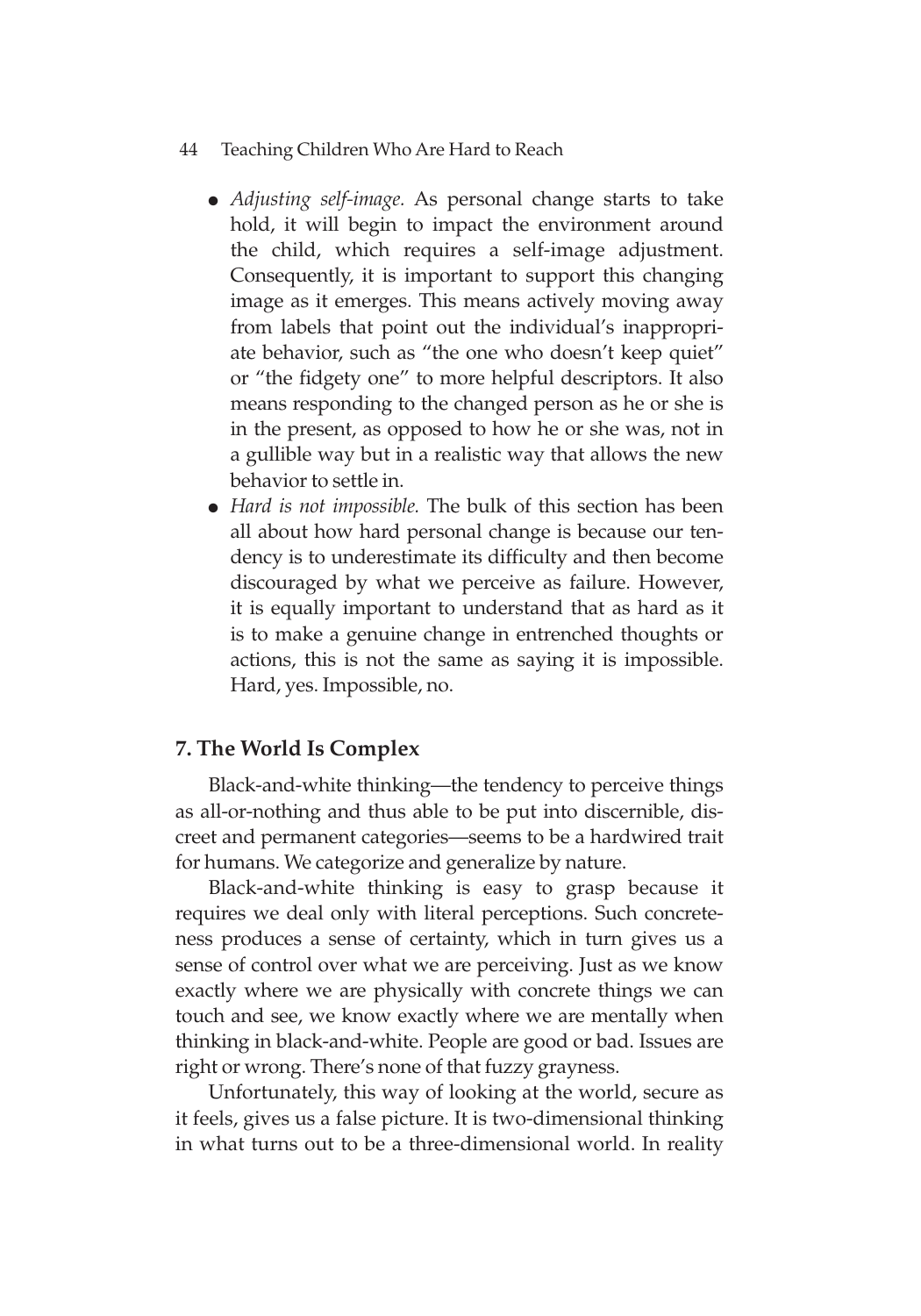very little is certain, nothing is separate and disconnected, and everything is in a state of constant change. Thus, responding to the world as if things were definite, discreet, and permanent results in frustration and failure because not enough variables have been taken into account. From the perspective of a relationship-driven approach, three of the most important reasons for avoiding black-and-white thinking are the following:

- *Almost all behaviors are on a spectrum* and not at the two (black or white) extremes. For example, we are virtually never entirely happy or entirely sad. Happy is one end of the spectrum, sad is at the opposite end, and we normally tend to fall somewhere in between. Recognizing the spectrum nature of behavior makes it much easier to accept approximations of appropriate behavior and to see positive movement toward the wanted behavior because we can see what is being done is further up the spectrum than the previous behavior. In contrast, blackand-white thinking allows us only two outcomes: success or failure.
- *Black-and-white thinking tends to ignore time and the fact that all things change over time.* We are not at all static creatures. We are never really the same twice. Skin has sloughed off and cells have died or regenerated while you are reading this. You have breathed in different molecules of air and exhaled others. You are now very slightly different than you were at the beginning of this sentence. Recognizing this continual process of change allows us to recognize the potential for things to be different than they are right now. In contrast, black-and-white thinking assumes permanence and looks for opportunities to reinforce that. Thus, once someone is in a category, the black-and-white thinker looks only for evidence that reinforces that category and ignores evidence of change, for example, "Once a bully, always a bully."
- *Black-and-white thinking does not take into account the nature of paradoxes,* also called dualism or levels in some quarters. To truly understand not only behavior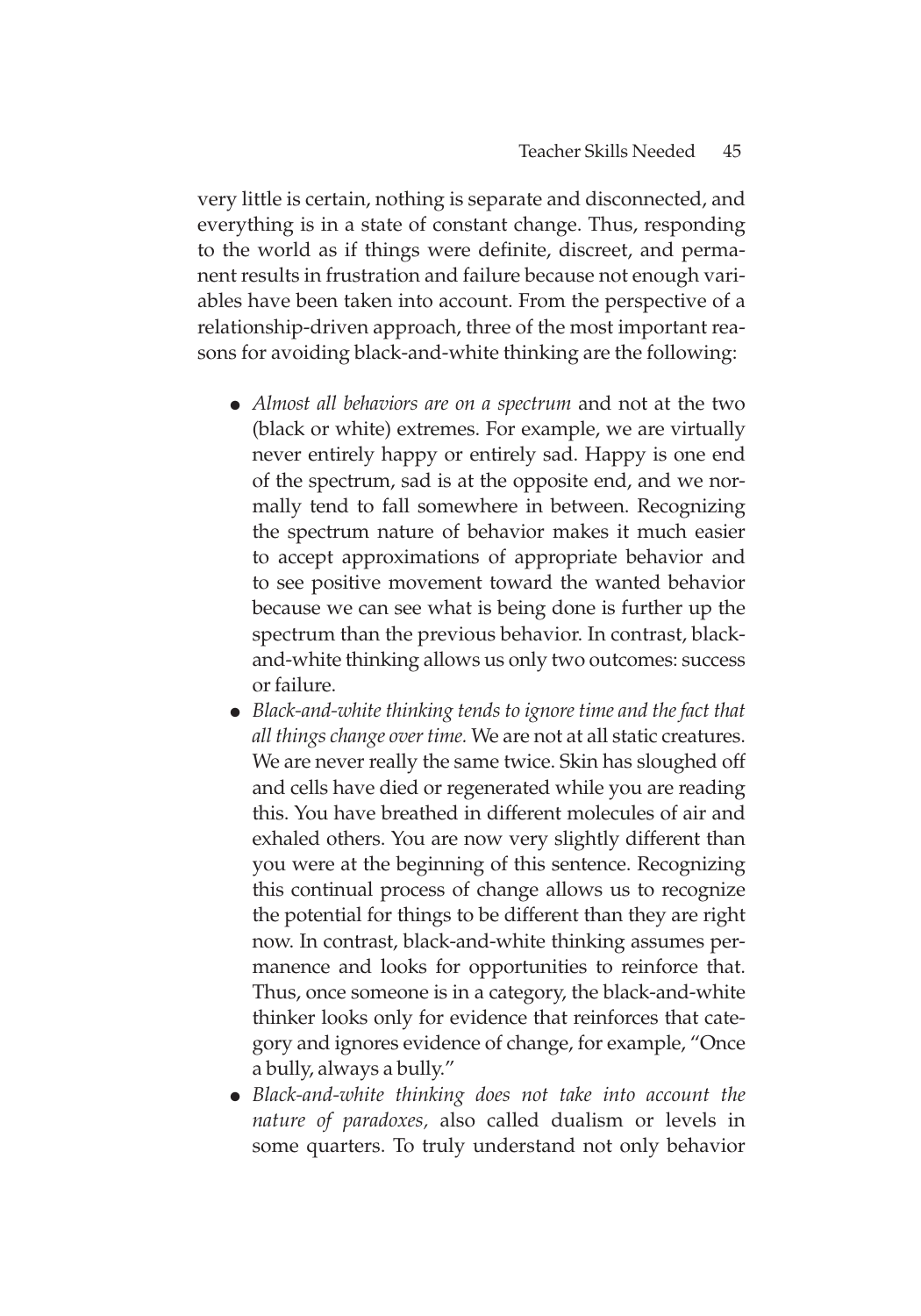but also how the world works in general, we need to be open to this concept of paradoxes, the idea that two apparently conflicting aspects are often operational at the same time in the same situation. There are many of these paradoxes that we all deal with every day. Objectivity versus subjectivity of perception is one example. We all, for instance, think subjectively by default (i.e., selfishly) from our own point of view. Children are born with this perspective, which undoubtedly has survival value. They need quality parenting in the early years to help them broaden their perspective to include others' points of view. Persons who primarily think subjectively will understand that tolerance, for example, should apply to *them;* however, if they are unable to think objectively, they will find it difficult to understand that tolerance should also apply to other people. They are usually only able to make this shift in perspective if there is something about the other person they can subjectively identify with (e.g., they can see how the person is like them). In order to develop genuine tolerance, this natural subjective perspective needs to be increasingly balanced with the ability to think objectively at the same time, to realize that while our perspective is true and legitimate for us, a different perspective may be just as true and legitimate for others. Consequently, we need to cultivate the ability to hold this paradox (that what we think subjectively is one valid reality while what is true objectively is another equally valid reality) in order to behave in a truly tolerant way.

 Another paradox commonly encountered is free will versus fate or predetermination. In order to make successful changes, it is important to understand that we have free will, that we can *choose* to alter our lives effectively, and that ultimately we can gain a sense of control in almost every situation by learning to control our attitude. At the same time, however, we need an